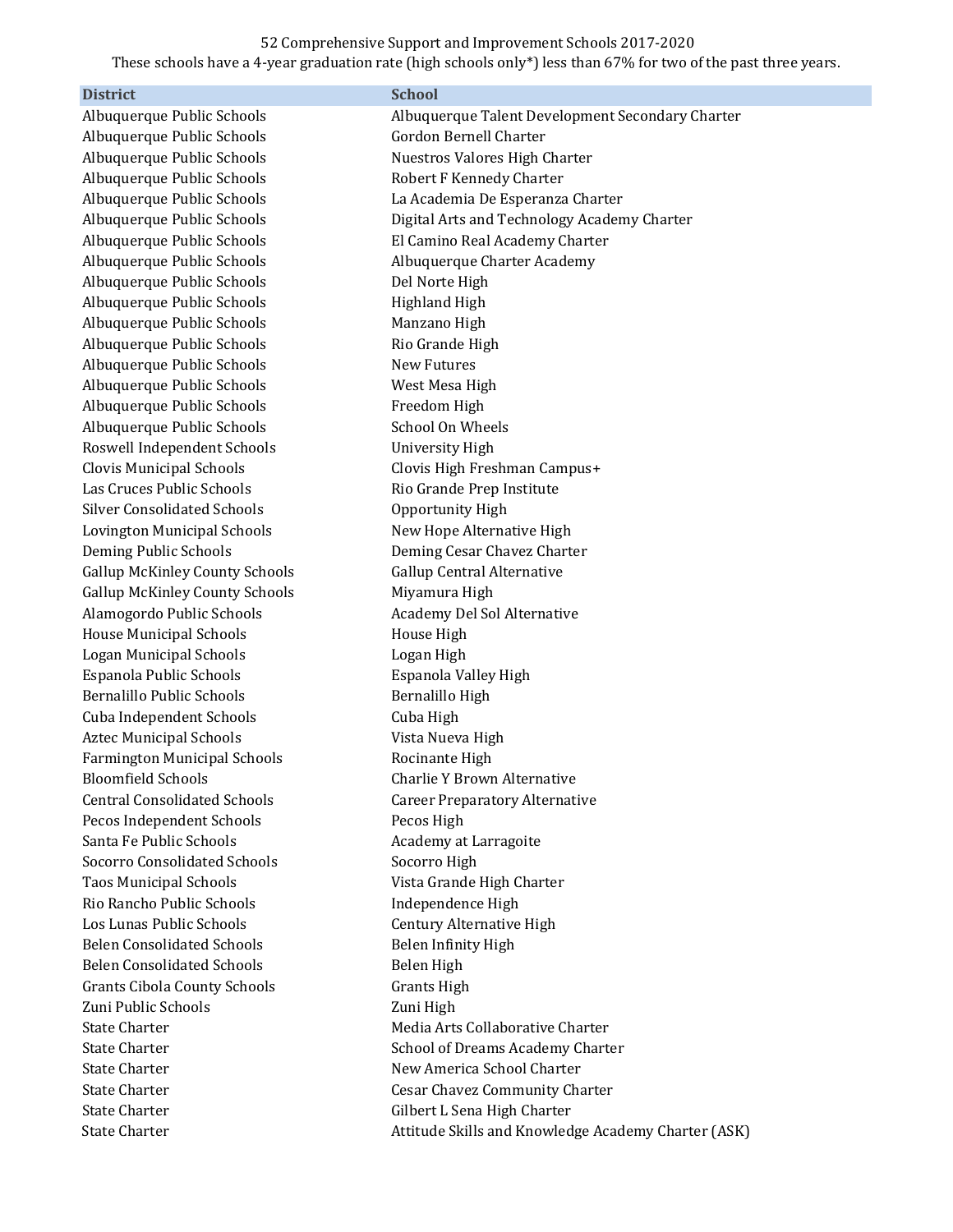## 52 Comprehensive Support and Improvement Schools 2017-2020 These schools have a 4-year graduation rate (high schools only\*) less than 67% for two of the past three years.

State Charter State Charter State Charter State Charter School State Charter School State Charter School State Charter School State Charter School State Charter School State Charter School State Charter School State Charte Tierra Encantada Charter School